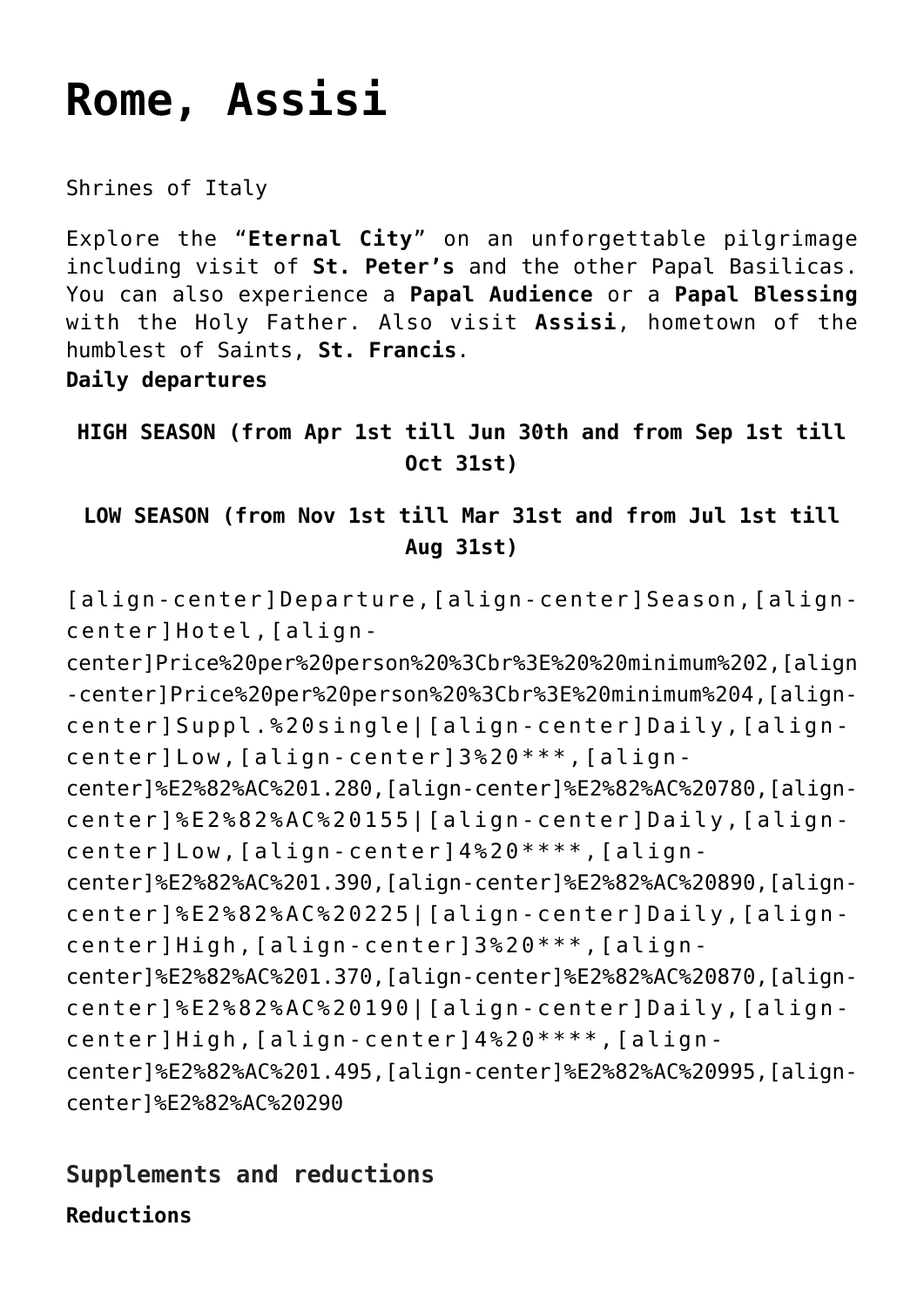– Free: children 0/2 years old in triple room with two adults – 50% off: children 2/8 years old in triple room with two adults

– 25% off: third passenger in triple

#### **Foreseen hotels**

*ROME* 3\*\*\* Nova Domus

4\*\*\*\* Cicerone

*ASSISI*

3\*\*\* Domus Pacis

4\*\*\*\* Grand Hotel Assisi

### **Important information**

- The prices are valid from minimum 4 to maximum 7 people.
- Coronavirus / COVID-19: all our providers (minivan, drivers, local guides, hotels, restaurants, etc.) involved in this tour follow the current policy of each country in order to limit the spread of the Coronavirus pandemic.

#### **01 – ROME**

Arrival at Rome Hotel and accommodation. Rest of the day at leisure. Overnight in hotel.

#### **02 – ROME**

Buffet breakfast in hotel. Today enjoy a full-day sightseeing (with private English-speaking local guide) moving around the "Eternal City" with the metro: in the morning we'll visit St. Peter's Basilica and the beautiful St. Peter's Square. In the afternoon we'll complete the visit of the main Basilicas: the Basilica of St. Mary Major, St. John Lateran with nearby Holy Stairs Church and St. Paul Outside the Walls. Return to your hotel. Overnight in hotel. (B)

#### **03 – ROME**

Buffet breakfast in hotel. Free day for personal visits and